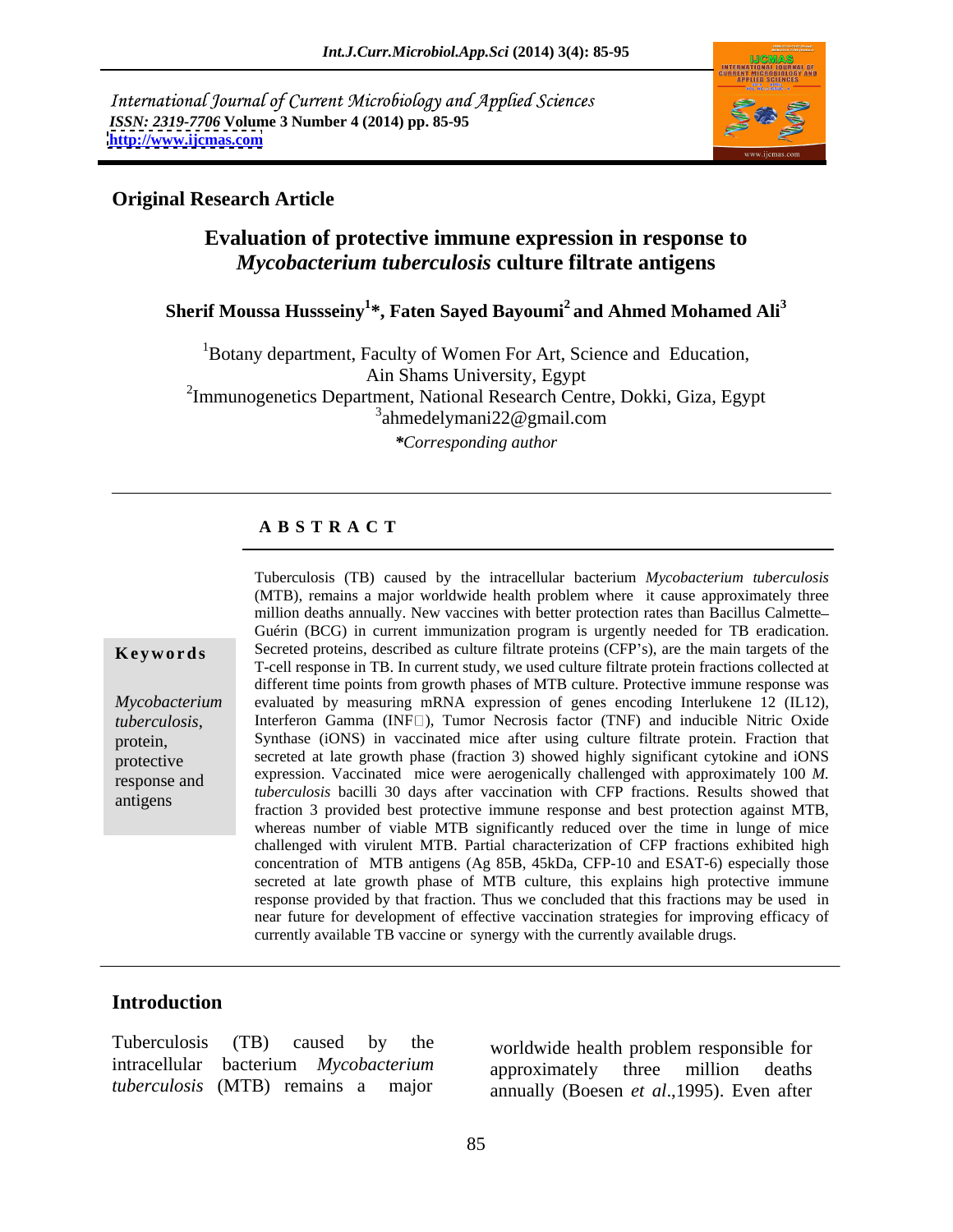successful control of the primary TB infection, some bacilli remains in a noninfectious state, termed latent TB molecules in culture filtrates (Gupta et al., infection, it is clinically asymptomatic, and 2007). Recent data demonstrates that some *al*., 1998 ). Up to one third of the world's population is estimated to carry latent *M.*  moderate endemicity, where most cases of (Gupta *et al*., 2007). With TB eradication on the horizon, new vaccines with better protection rates than BCG or improvement currently in clinical trials include ESAT-6 antigen purified from strongly improved recombinant BCG vaccines, virus-based recombinant vaccines, and subunit vaccines comprised of dominant

pools of such extracellular antigens have protection in animal models (Ravn *et*  could effectively protect against CD4 cells(Lindblad *et al*., 2007). The

replicating or slowly replicating dormant extensive antigen discovery programs state for the rest of the individual life. This which aimed to identify crucial antigenic most active TB cases arise as a result of antigen are expressed in culture filtrates of reactivation of dormant bacilli(Parrish *et*  MTB but absent in *Mycobacterium bovis tuberculosis* infection, and hundreds of (Sorensen *et al*., 1995). These findings millions of TB reactivations are have thus increased our interest in these anticipated specifically in areas of low or molecules both as potential vaccine and active TB result from reactivation of latent specific diagnostic reagent. Despite its infection (Parrish *et al*.,1998)*.* The level of widespread use, BCG has failed to reduce protection conferred by only available TB global burden of TB, hence newer vaccine, Bacillus Calmette Guerin (BCG) vaccination strategies or focus on new is very variable and differs according to molecules alternate to BCG are needed the form of pulmonary TB (Dietrich *et al.*, (Husain *et al.*, 2011) In our study, culture 2006). For more than 80 years, no new TB filtrates of MTB bacilli isolated at vaccine has successfully been developed different growth points of MTB culture subsequent MTB infection in animal models, has led to the initiation of molecules in culture filtrates (Gupta *et al*., 2007). Recent data demonstrates that some BCG and most environmental mycobacterial species investigated immunotherapy candidates and a novel (Husain *et al*., 2011) In our study, culture filtrates of MTB bacilli isolated at were used to evaluate protective immune response.

in current immunization program is A number of research groups have urgently needed. Vaccine candidates identified vaccine potential of CFP s. The secreted antigens (Martin, 2007). is recognized early during infection in Secreted proteins, regularly described as 1994). In addition, secreted antigens such culture filtrate proteins (CFP s), are the as the Ag85A or 85B antigens, and main targets of the T-cell response in TB Mtb72F have proven to be promising (Fonseca *et al*., 2009). In recent years, candidates for BCG-boosting vaccines in research has been focused on antigens mice, guinea pigs, and nonhuman primates released by live MTB in culture medium; (Fonseca *et al*., 2009). Another study done been tested in several laboratories as immunization with culture filtrate antigens subunit vaccines with substantial levels of in the presence of different adjuvant *al*.,1999). The demonstration that non-with MTB, and protection was mediated living vaccines based on secreted proteins by gamma interferon (γ-IFN)-Producing ESAT-6 antigen purified from strongly stimulatory, low molecular- mass fraction of culture filtrate has attracted considerable interest in recent years, as it several species, including mice (Andersen, by Lindblad et al. showed that provided protection in mice challenged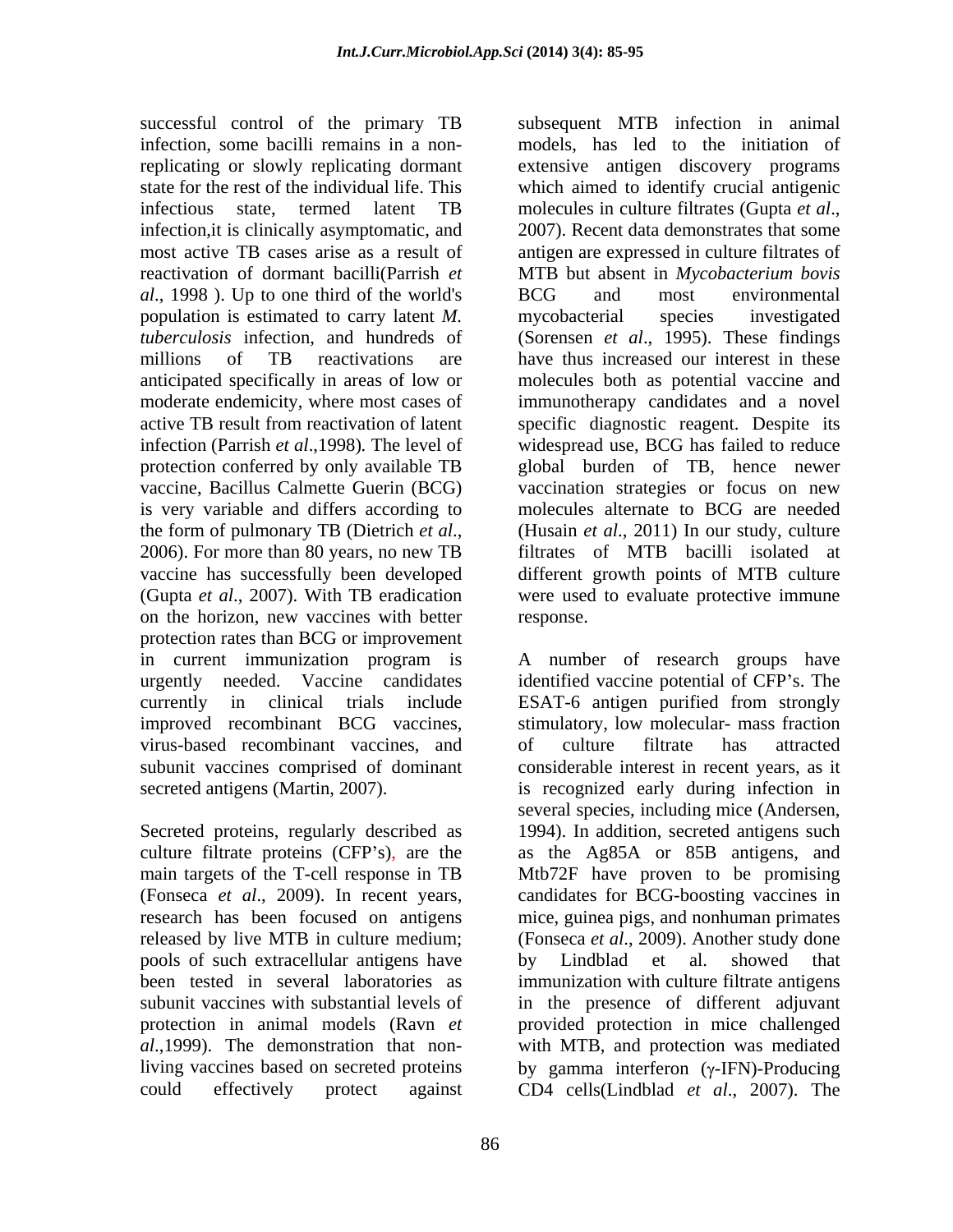objective of our present study was to identify and evaluate protective immune laboratory, cell-free extracts are filtered mRNA expression in response to secretary antigens isolated at different time periods heat killed at 95 °C for 15 min.2 Samples from MTB culture using BALB/c mice are plated to verify the absence of colonymodel. In this study, we have also tried to forming units prior to removal from partially characterize the CFP's of MTB containment. culture using an antibody detection assay by ELISA in order to identify antigenic **Animals** population secreted in different growth

The following procedures are conducted at Tuberculosis reference lab , ministry of health central labs, Cairo, Egypt and variations may exist based on Biosafety Committee's recommendations. Common contained<br>
nersonnel protective equipment will enclosure. personnel protective equipment will consist of a Tyvek suit, bouffant cap,<br>
booties N95 respirator eve protection **Organism** booties, N95 respirator, eye protection, sleeves, and a double pair of nitrile gloves. Work involving *M. tuberculosis* cultures and/or manipulations with open *M. tuberculosis* containers is performed in the type A2 or B2 biological safety cabinet. grown at 37<sup>o</sup>C in Sauton medium enriched<br>Plastic-covered absorbent paper is placed with 0.5% sodium pyruvate and 0.5% Plastic-covered absorbent paper is placed on the working surface. All glucose. materials/supplies to be disposed or removed from the facility must be placed in two biohazard bags and decontaminated by autoclaving. Work surfaces and equipment utilized within the cabinet must be disinfected after each work session with 1% Amphyl (tuberculocidal, bactericidal, fungicidal, and virucidal agent). *M*. **Collection and is**<br>tuberculosis cultures must be placed under **filtrate proteins** *tuberculosis* cultures must be placed under double containment for transportation to larger equipment located outside of the biological safety cabinet such as freezers, incubators, centrifuges, and refrigerators. Centrifugation is conducted with enclosed safety cups and O-ring screw top tubes. Sauton medium at 37°C on an orbital

For further analysis outside the biosafty through a  $0.2 \mu m$  filter or microorganisms containment.

## **Animals**

phases of MTB culture. This study was performed with viral **Materials and Methods blained Faculty of veterinary medicine, Biosafety**  weeks old, were used in all experiments. pathogen-free BALB/c mice were Banha University, Egypt. Female mice, 12 The animals were kept under suitable conventional housing conditions. Two days before the challenge with virulent *M. tuberclulosis*, the mice were transferred to biohazard facilities and housed in cages contained within a laminar flow safety enclosure.

## **Organism**

*M. tuberclulosis* H37Rv was obtained from Tuberculosis reference lab , ministry of health central labs, Cairo, Egypt and grown at 37°C in Sauton medium enriched with 0.5% sodium pyruvate and 0.5% glucose. The contract of the contract of the contract of the contract of the contract of the contract of the contract of the contract of the contract of the contract of the contract of the contract of the contract of the c

BCG was obtained as a freeze-dried vaccine from Egyptian Company for Vaccine and Serum, Giza, Egypt and was rehydrated with sterile saline followed by a brief treatment in a sonication bath to ensure a disperse suspension.

### **Collection and isolation of culture filtrate proteins**

Culture filtrate protein was produced as described previously (Andersen et al., 1991). Briefly, M. tuberculosis (8 x  $10^{\circ}$ CFU/ml) was grown in enriched Sauton medium at 37°C on an orbital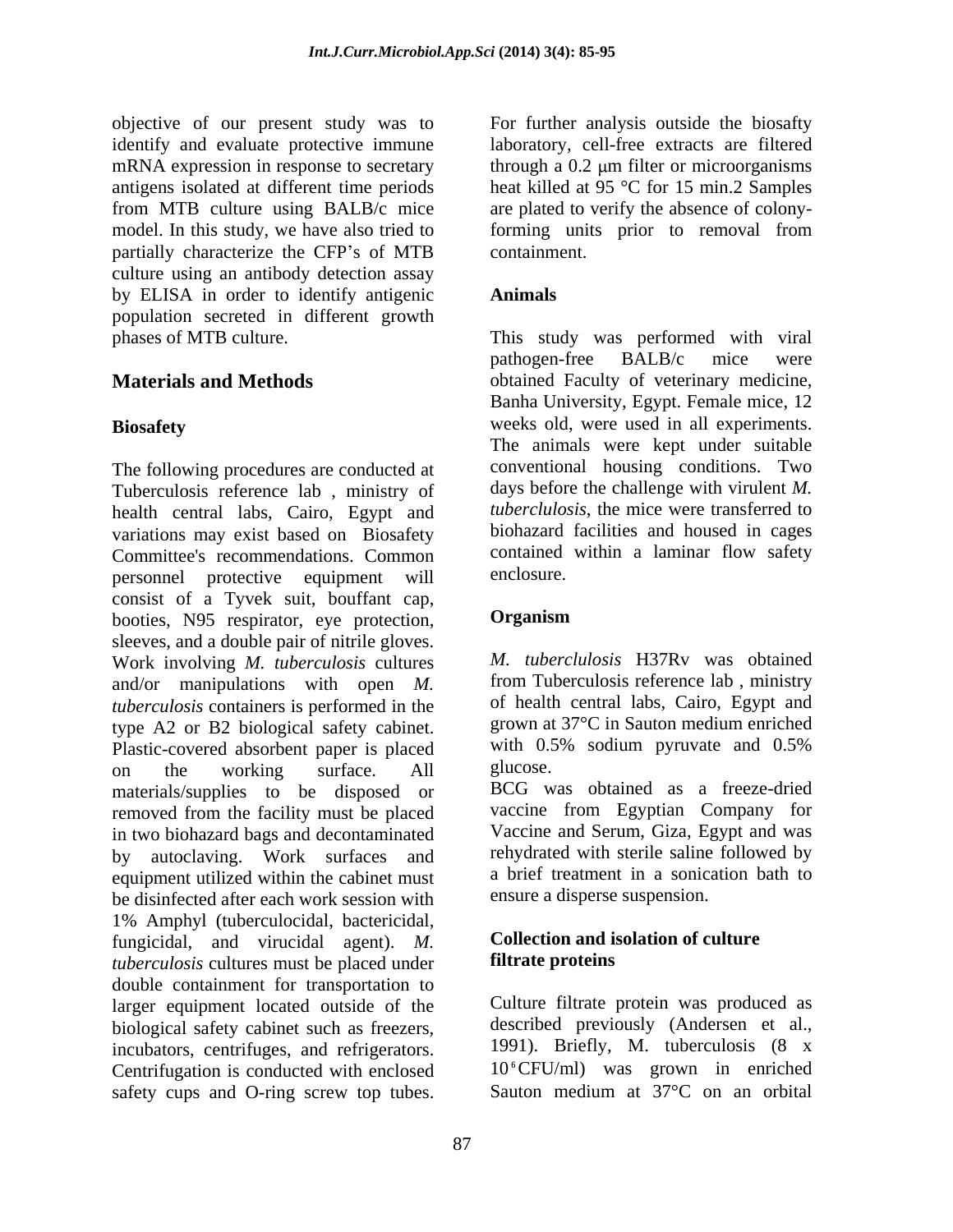supernatants were filtered with a sterile manufacturer's instructions. Reverse-

Immunization was done by injection adult was emulsified in 0.2 ml Freund's adjuvant adjuvant as above, positive control mice were injected with BCG at  $10<sup>6</sup>$  bacilli. Mice were aerogenically challenged with approximately 100 M. tuberculosis bacilli 30 days after vaccination using an aerosol generation device (Glas-Col, TerreHaute,

## **Real-time RT-PCR analysis of cytokines**

Three lungs, right or left, from the same number of animals in each group were

shaker. Fractions were collected at used to isolate RNA at 40 day after different time points (6, 14 and 28 days) challenge. Each lung was homogenized in from growth phases of MTB culture. For 1 ml UltraSpec (Biotecx, Houston, TX, isolation of culture filtrate, cultures were  $USA)$  and frozen rapidly at  $-80^{\circ}$ C. Total centrifuged (12,000 rpm for 15 min) and RNA was isolated according to the filter and concentrated 100-fold on an transcribe 1 µg using an Omniscript RT kit Amicon YM 3 membrane (Amicon, (Qiagen, Valencia, CA, USA). The quality Danvers, Mass). Protein content was and quantity of RNA were evaluated determined by the bicinchoninic acid assay through spectrophotometry (260/280 nm). (Pierce Chemical, Rockford, IL) using a Reverse transcription (RT) of the mRNA bovine serum albumin (BSA) standard . was performed using 5µg RNA, oligo The collected culture filtrate antigens were (dT), and the Omniscript kit (Qiagen, CA). divided into three groups. Fraction 1 Real-time PCR was performed using the (collected after 6 days), Fraction 2 7500 real-time PCR system (Applied (collected after 14 days) and Fraction 3 Biosystems, CA) and Quantitect Sybr (collected after 28 days) ,they were stored green master mix kit (Qiagen, CA). at 4°C until use. Standard curves of quantified and diluted **Methods** were included in each PCR run. Specific **Vaccination and challenge test**  Primer Express (Applied Biosystems, CA) manufacturer's instructions. Reverse-(Qiagen, Valencia, CA, USA).The quality PCR product, as well as negative controls, primers were designed using the program (Table,1).

mice with each culture filtrate fraction The following cycling conditions were (fractions 1, 2, 3). 24 animals were used used: initial denaturation at 95°C for 15 per fraction. 100 µg/ml of protein fraction min, followed by 40 cycles at 95°C for 20 (Sigma, St Louis, MO) and then injected Quantities of the specific mRNA in the subcutaneously into mice. Each animal sample were measured according to the received three immunizations, each 3 corresponding gene specific standard. The weeks apart. Negative control mice were mRNA copy number of each cytokine was injected with ovalbumin emulsified in the related to one million copies of mRNA s, 60°C for 20 s, and 72°C for 34 s. encoding G3PDH.

### **Assessment of** *M. tuberculosis* **in infected lungs**

IN). replicates (per group) was obtained at 7 **expression in lung homogenates** lungs were homogenized with a Polytron Right or left lungs from three mice as a times, started 20, 40, 60, 80, 100, 120 and 140 days after last injection. At each time (Kinematica, Lucerne, Switzerland) in sterile tubes containing 2 ml of PBS- Tween 80 at 0.05%. Four or five dilutions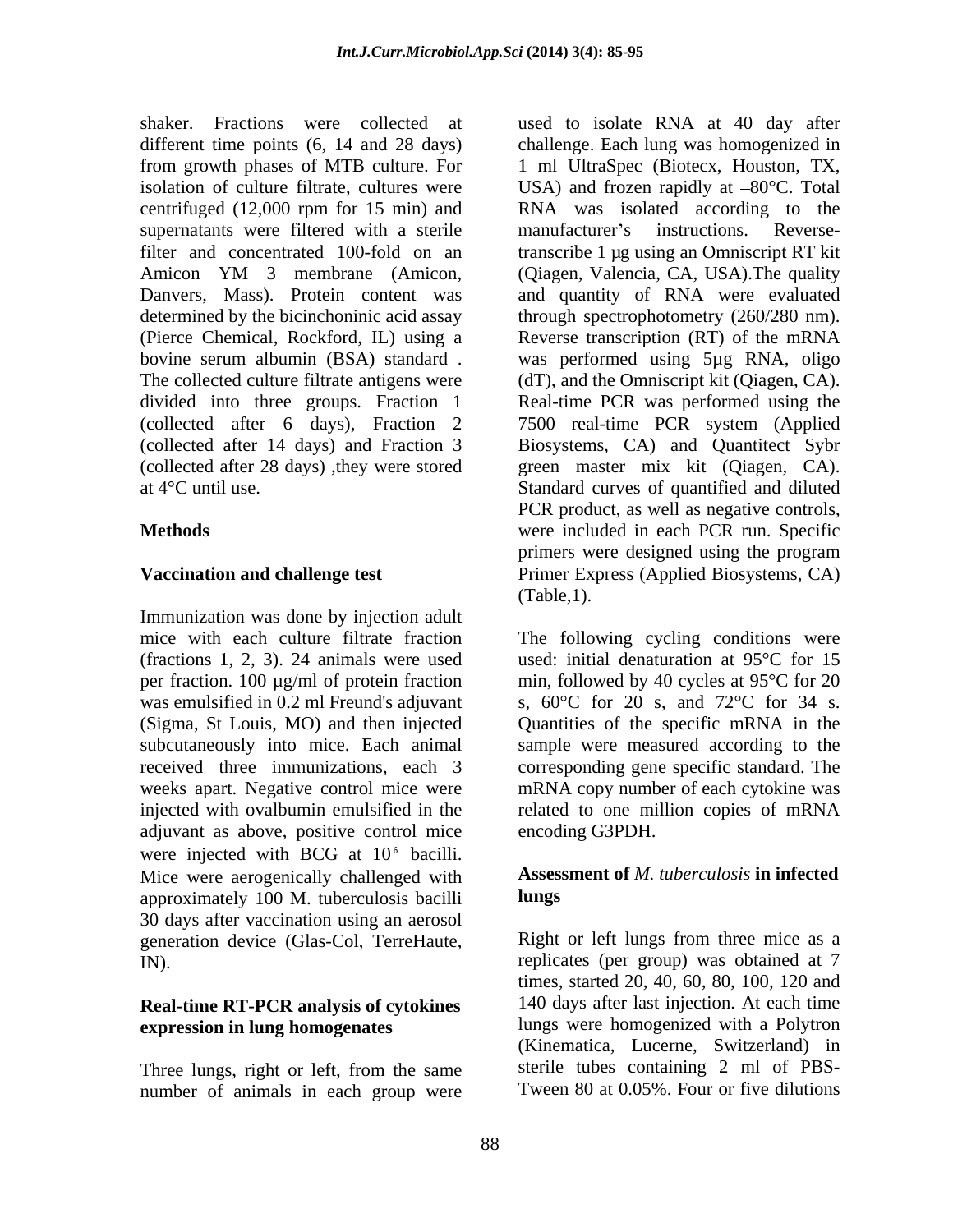Laboratories, Detroit, MI) enriched with nm. oleic acid, albumin, catalase, and dextrose enriched medium (OACD). The number of Statistical analysis colonies was counted 21 days later.

# **CFP using antibody detection assay**

Antigenic population of CFP was two means was more than Latin Square characterized by antibody detection assay Design (LSD) , it was considered in supernatant of PBMC induced by 100µg of different CFP fractions 1, 2 and 3. Briefly Peripheral blood mononuclear **Results and Discussion** cells (PBMC) were obtained from a healthy BCG vaccinated individuals and This study focused on protective immune separated by Ficoll-Hypaque response to CFPs isolated from different centrifugation according to Yarchoan *et al*., 1981 . PBMCs were cultured and culture using BALB/c mice as a model*.* keeping the concentration at  $2 \times 10$  BCG-induced acquired resistance to cells/well cultured. PBMCs were induced infection with *M. tuberculosis* was used as with 100µl of different phase fractions of positive control. In experimental animals, CFP (fraction 1, 2, 3) then characterization immunization with BCG efficiently was done by antibody detection assay in induces protective immunity against culture supernatant.100  $\mu$ l of antigens tuberculosis. In the present study, BCG Ag85B, 45kDa, CFP-10 and ESAT-6 was used as a reference vaccine for the (Bender Med System, Austria) were coated to separate micro titer wells. After for comparative studies of protective overnight incubation, plates were blocked with 0.5% BSA in phosphate buffered saline (PBS-T) for two hrs. After blocking, wells were washed with PBS-T thrice and **expression of cytokines and iONS in the**  were kept overnight at 4°C till further **lung** analysis. At the day of experiment,  $100 \mu l$ of cell culture supernatants (1:400 Culture filtrate protein F2 and F3 induced dilutions in PBS-T) were added and cytokine expression which they showed incubated for 45 min at 37°C. The wells significance increase in expression of were washed, followed by addition of mRNAs encoding IL12, TNF $\alpha$ , INF $\gamma$  in peroxidase conjugated secondary antibody lunge of mice. On the other hand when (goat anti human IgG-HRP 1:10,000) and they were compared to BCG vaccinated were incubated for 45 min at 37°C. For mice fraction3 showed highest cytokine color development, 100  $\mu$ l of TMB/H<sub>2</sub>O<sub>2</sub> expression, table (2). Fraction 1and 2 did substrate solution was added to the wells not show high cytokine expression when

of each homogenate were spread onto about 10 min. The reaction was stopped duplicate plates containing Bacto using  $100 \mu l$  of  $2.5N$  H<sub>2</sub>SO4 and Middlebrook 7H10 agar (Difco absorbance of each well was read at 450 nm.

## **Statistical analysis**

**Identification of antigenic population of** of Completely Randomized Design (CR) Data were expressed as mean. Comparison was used for obtaining statistical significance. When difference between Design (LSD) ,it was considered statistically significant.

## **Results and Discussion**

phases of *Mycobacterium tuberculosis* BCG-induced acquired resistance immunization with BCG efficiently induces protective immunity establishment of an animal model suited immunity.

## **VI Effects of CFP fractions on lung**

and incubated at room temperature for compared to BCG. Also in case of mRNA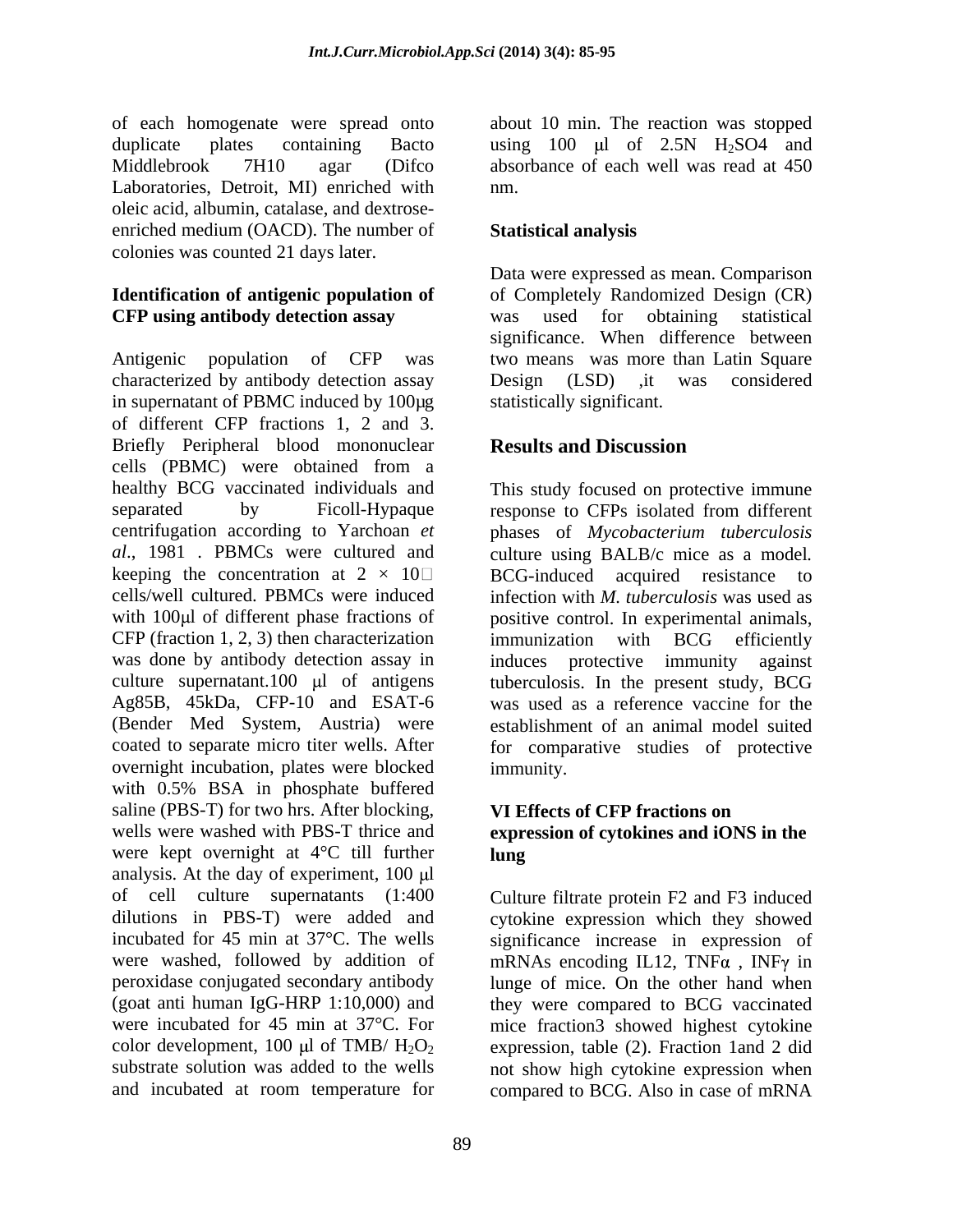with Fraction3 when it compared to BCG

then were left for 30 days to ensure that antigens that are released from bacteria the nonspecific inflammatory response to vaccinated with culture filtrate fraction 2, 3 and BCG when compared to negative vaccinated mice (table, 3). was useful in the development of immunology,

supernatant of PBMCs culture induced by titre levels against MTB H37RV antigens figure1showed high levels of Ag85B ,45 KD and CFP10 MTB antigens in fraction 3 this indicate that levels of these secretory antigens increases with growth phase of

infected individuals high a response that is manipulation of the immune system sufficient to prevent progression to disease through genetic knockout or the of infected individuals develop clinical al., 1993; Flynn et al., 1993).

encoding iONS significantly increased tuberculosis (TB) during their life, either (table.2). infection or due to reinfection or **Challenge test** Ross, 1994). Peter Andersen and his Mice were vaccinated with BCG and CFP an exhaustive screen of *M. tuberculosis* the vaccine itself had stoped then mice (Andersen *et al*., 1991). Based on a were aerogenically challenged with systematic evaluation of a large number of approximately 100 *M. tuberculosis* bacilli. antigens, they have identified members of Number of viable bacteria was two protein families as showing significantly reduced in lunge of mice encouraging potential for subunit vaccines as a result of failure to control the initial reactivation of latent infection(Smith and colleagues have pursued this hypothesis in antigens that are released from bacteria growing in a defined culture medium two protein families as showing (Content *et al*., 1991).

control mice but in case of comparing with Cytokines as essential mediators in the BCG vaccinated mice, number of viable immune response were studied. Thus, bacteria significantly reduced only in F 3 investigation of TB has been extremely **Identification of antigenic population in** emerging as a consequence of ongoing **CFP fractions** research of this type will eventually In this study used antibody detection control of this significant infectious assay using MTB H37RV antigens disease. In this study we have evaluated (Ag85B, 45 kDa, CFP-10 and ESAT-6) in protective immune response by measuring MTB culture filtrate fractions. Antibody  $\gamma$ , IL-12, TNF- $\alpha$  and iONS against CFPs in culture supernatants increased culture using BALB/c mice as a model. We especially in fraction 3. Results in found that Fraction 3 particularly induced MTB culture . The subset of the immune responses are critical for control of The outcome of infection by *M.*  experimental murine TB model, the *tuberculosis* is crucially dependent on the protective response has a distinct Th1 type immune response of the host. Most of cytokine pattern, as demonstrated by but allow persistence of viable bacteria in administration of specific monoclonal the form of a latent infection. Ten percent antibodies (Cooper *et al*., 1993; Dalton *et*  useful in the development of immunology, immunopathology, and many concepts contribute to novel approaches for better mRNA expression of gene encoding IFN isolated at different time points from MTB good cytokine response when compared to BCG vaccine. Fraction 1 and 2 failed to good cytokine response, it was lower than that of BCG vaccine. Cellular MTB infection (Ravn *et al*., 1999). In the manipulation of the immune system through genetic knockout or the *al.*,1993; Flynn *et al*., 1993).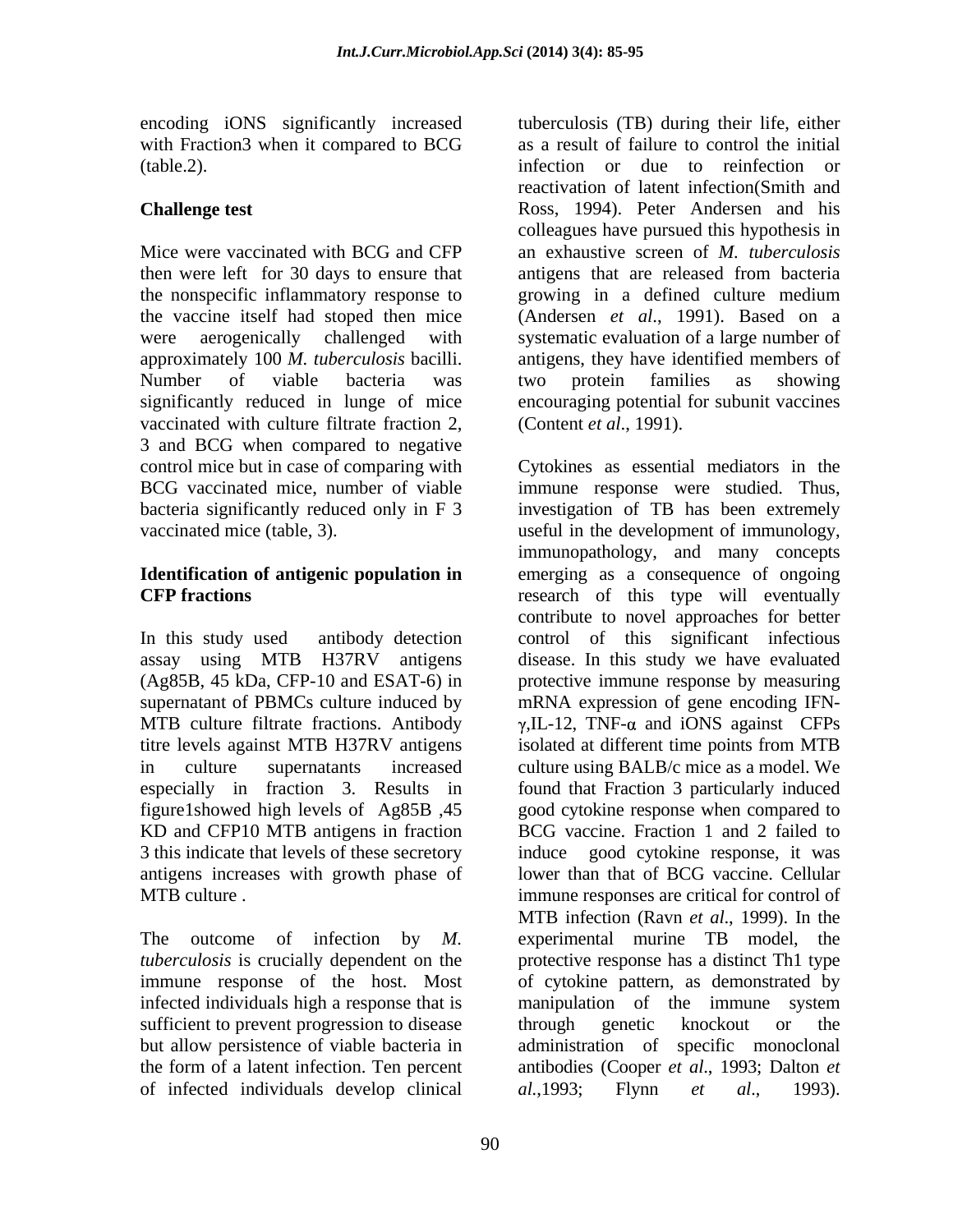| <b>Genes and gene</b><br>product or primer<br>name |                          | <b>Primer sequence</b>                                              |
|----------------------------------------------------|--------------------------|---------------------------------------------------------------------|
| Target genes                                       | <b>Forward</b>           | <b>Reverse</b>                                                      |
| IL12                                               | $TA-3'$                  | 5´-GGA AGC ACG GCA GCAGAA   5´-AAC TTG AGG GAG AAG TAG GAA<br>TGG-3 |
| $NF-\gamma$                                        | GAA GAA-3'               | 5'-TCA AGT GGC ATA GAT GTG 5'-TGG CTC TGC AGG ATT TTC ATG-          |
| $TNF_{\alpha}$                                     | 5 TGTGGCTTCGACCTCTACCTC- | 5'-GCCGAGAAAGGCTGCTTG-3'                                            |
| iONS                                               | 5´-AGCGAGGAGCAGGTGGAAG-  | 5´-CATTTCGCTGTCTCCCCAA-3´                                           |
| G3PDH                                              | 5 CATTGTGGAAGGGCTCATGA-  | 5'-GGAAGGCCATGCCAGTGAGC-3'                                          |

**Table.1** Sequences of primers used for amplification of target genes.

## **Table.2** Means of mRNA expression encoding IL-12, IN IL12, TNF $\alpha$ , INF $\gamma$  (copies/106 G3PDH) in lung of mice

| <b>Vaccine</b>                   | $A-IL12$  | $\mathbf{B}\text{-}\mathbf{INF}\gamma$ | $C$ -TNF $\alpha$ | iONS       |
|----------------------------------|-----------|----------------------------------------|-------------------|------------|
| <b>Control</b>                   | 511.7     | 365.0                                  | 1060.0            | 21000.0    |
| <b>BCG</b>                       | 3040.0    | 2013.3                                 | 10063.3           | 44566.7    |
| $\vert$ F-1                      | 493.3     | 495.0                                  | 3503.3            | 28433.3    |
| $F-2$                            | 511.6     | 1583.3                                 | 7310.0            | 35566.7    |
| $F-3$                            | 4226.7    | 2700.0                                 | 12016.7           | 49166.7    |
|                                  |           |                                        |                   |            |
|                                  |           |                                        |                   |            |
| <b>F</b> value                   | 16184.2** | $6058.5$ **                            | $31037.2$ **      | $849.9$ ** |
| $\overline{\text{LSD}_{(0.05)}}$ | 43.7      | 40.4                                   | 81.0              | 1242.7     |

Difference between two means considered significance if they are more than LSD . \*\* Differences between means is highly significance.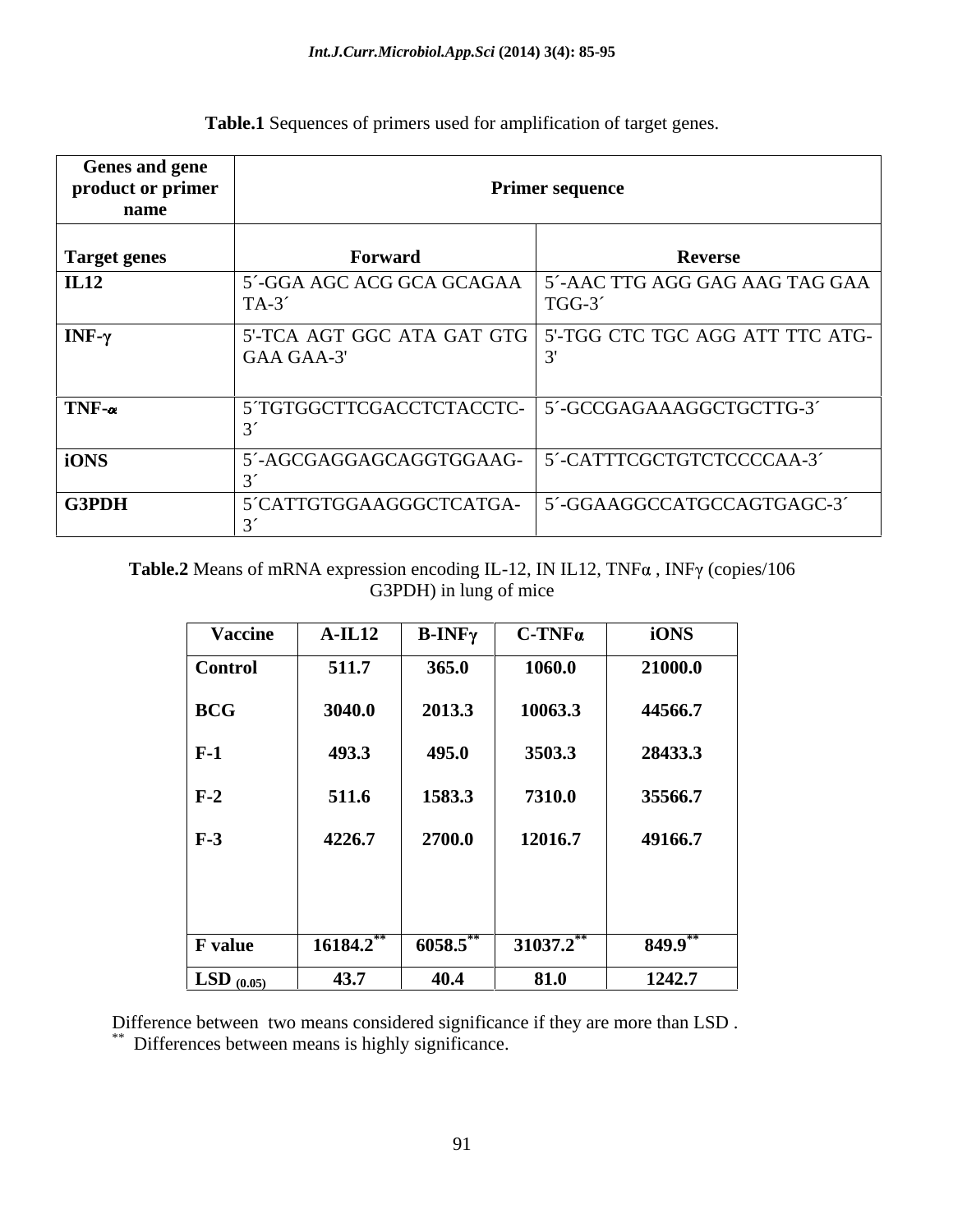| $\sqrt{p}$ ays                           | 20             | 40                 | 60   | 80   | <b>100</b>     | <b>120</b> | <b>140</b>   | <b>Mean</b>               |
|------------------------------------------|----------------|--------------------|------|------|----------------|------------|--------------|---------------------------|
| <b>Vaccine</b>                           |                |                    |      |      |                |            |              | $(log \Box \Box$ bacilli) |
| $F-3$                                    | $\boxed{0.00}$ | 0.48               | 0.79 | 0.98 | 1.23           | 1.02       | $\vert$ 0.55 | $\vert$ 0.72              |
| <b>BCG</b>                               | $\vert$ 0.00   | 1.01               | 1.31 | 1.59 | 1.92           | 1.81       | 1.54         | 1.31                      |
| $F-2$                                    | 0.00           | 1.64               | 2.22 | 3.07 | 3.53           | 4.03       | 5.06         | 2.79                      |
| $F-1$                                    | $\vert$ 0.11   | $\vert 2.35 \vert$ | 3.12 | 3.51 | 4.25           | 5.06       | 6.03         | 3.49                      |
| <b>Control</b>                           | $\vert$ 0.53   | 3.07               | 4.13 | 4.31 | $ 4.70\rangle$ | 6.03       | 6.54         | 4.19                      |
| Mean (Days)<br>$(log \Box \Box$ bacilli) | $\vert$ 0.13   | 1.71               | 2.31 | 2.69 | 2.93           | 3.59       | 3.94         |                           |

**Table.3** Numbers of bacilli  $log_{10}$  in the lungs of vaccinated mice and control after challenge infection.

LSD (days ) =  $0.05$  LSD (Treatments ) =  $0.04$  LSD (Days X Treatments) =  $0.11$  $= 0.11$ 



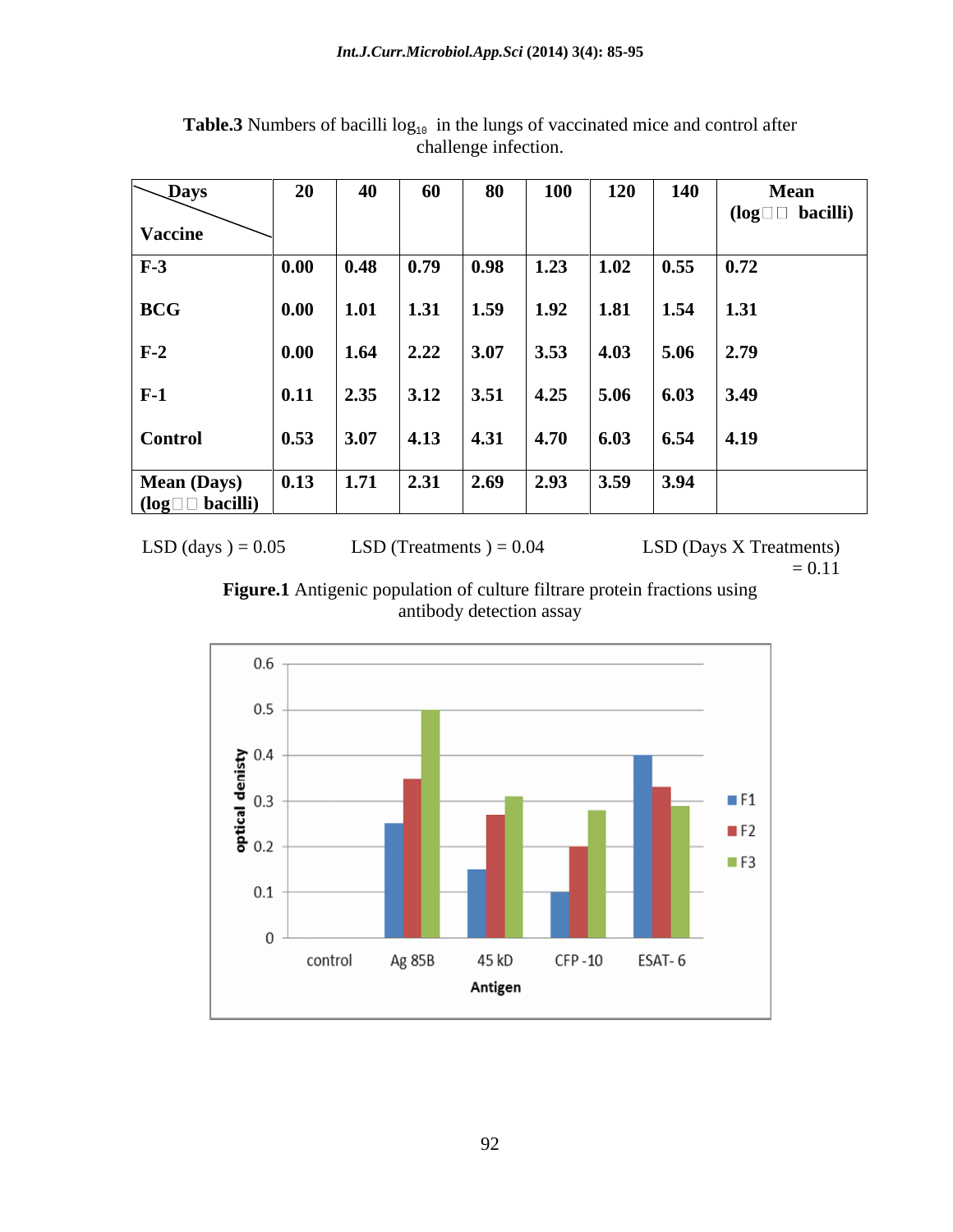The same cytokine pattern seems to be protective in humans because children for 30 day to ensure that the nonspecific with defective receptors for IFN- $\gamma$  or IL-12 are susceptible to mycobacterial disease had ceased then mice were aerogenically (Jouanguy *et al*., 1999; Alcais *et al*., 2005).Culture filtrate antigens secreted during growth phase of MTB culture act however only in case of fraction3 has has important targets for T-cell response lower number of viable bacteria in lunge (Gupta *et al*., 2007).In addition to these when compared to BCG immunized, Th1-type cytokines,  $TNF-\alpha$  is also fraction2 has significantly reduced number essential for immunity to *M. tuberculosis* of viable bacteria in lung when it in mice as well as in humans (Keane, compared to control unimmunized mice. 2001). These observations further suggest These results indicated that proteins a role for NO, because TNF- $\alpha$  triggers the secreted at late growth phase fraction3 of release of NO from IFN-y-activated cells. In fact, iNOS expression is essential to protective immune response in BALB/c control infection in mice (Chan *et al.*, mice models. Similar results obtained by 1991) and is also highly expressed in Hubbard et al., (1991). While the resistance human tuberculous lesions (Schôn *et al.*, indices for these vaccinated mice were 2004). Similar abnormalities are also smaller than for live BCG the reduction in observed in the lungs of Balb/c mice, growth seen in the lungs (and spleen) was which have been experimentally infected consistently statistically significant (P via the trachea with a high dose of  $M$ .  $\langle 005 \rangle$  for the 57, 38 and 10- 14 kD *tuberculosis* H37Rv (Hernandez-Pando *et*  proteins (Hernandez-Pando *et al*., 1998). *al*., 1996; Brightbill *et al*., 1999)In this Under these test conditions, fraction 1 and model, there is an initial phase of partial resistance dominated by Th1 cytokines plus activated macrophages that produce  $TNF-\alpha$  and express iNOS. Also in our Variations in the protective immune study culture filtrate fractions induce response induced by different iNOS expression, fraction3 induce high Mycobacterium tuberculosis culture iNOS expression compared to BCG. filtrate fractions may be due to antigen Similar results obtained by Brightbill profile of each fraction. In our study we (1999) among others, the 19- kDa used H37RV antigens Ag 85B, 45kDa lipoprotein and lipoarabinomanann CFP-10 and ESAT-6 to characterize (LAM) activate macrophages through antigenic population of MTB CFP TLR-2, promoting the inducible nitric fractions1, 2 and 3 by antibody detection oxide synthase and the production of nitric assay by ELISA .Results showed that oxide, a powerful microbicidal pathway. In fraction3 has maximum level of antigens<br>In fact, iNOS expression is essential to  $\frac{1}{2}$  in fraction 3 and this explain high control infection in mice (Chan *et al.*, protective immune expression induced by 1992) and is also highly expressed in fraction of MTB CFP. CFP-10 is major

Mice were vaccinated with BCG and left inflammatory response to the vaccine itself challenged with approximately 100 *M. tuberculosis* bacilli.Our result showed that mycobacterium culture induce high mice models. Similar results obtained by Hubbard et al.,(1991). While the resistance indices for these vaccinated mice were smaller than for live BCG the reduction in fraction2 response was not considered sufficient to indicate protection.

human tuberculouslesions (Schôn *et al.*, early secretary protein appeared at RD1 region which is absent in currently response induced by different *Mycobacterium tuberculosis* culture fraction3 has maximum level of antigens in fraction 3 and this explain high protective immune expression induced by fraction3 of MTB CFP. CFP-10 is major early secretary protein appeared at RD1 region which is absent in currently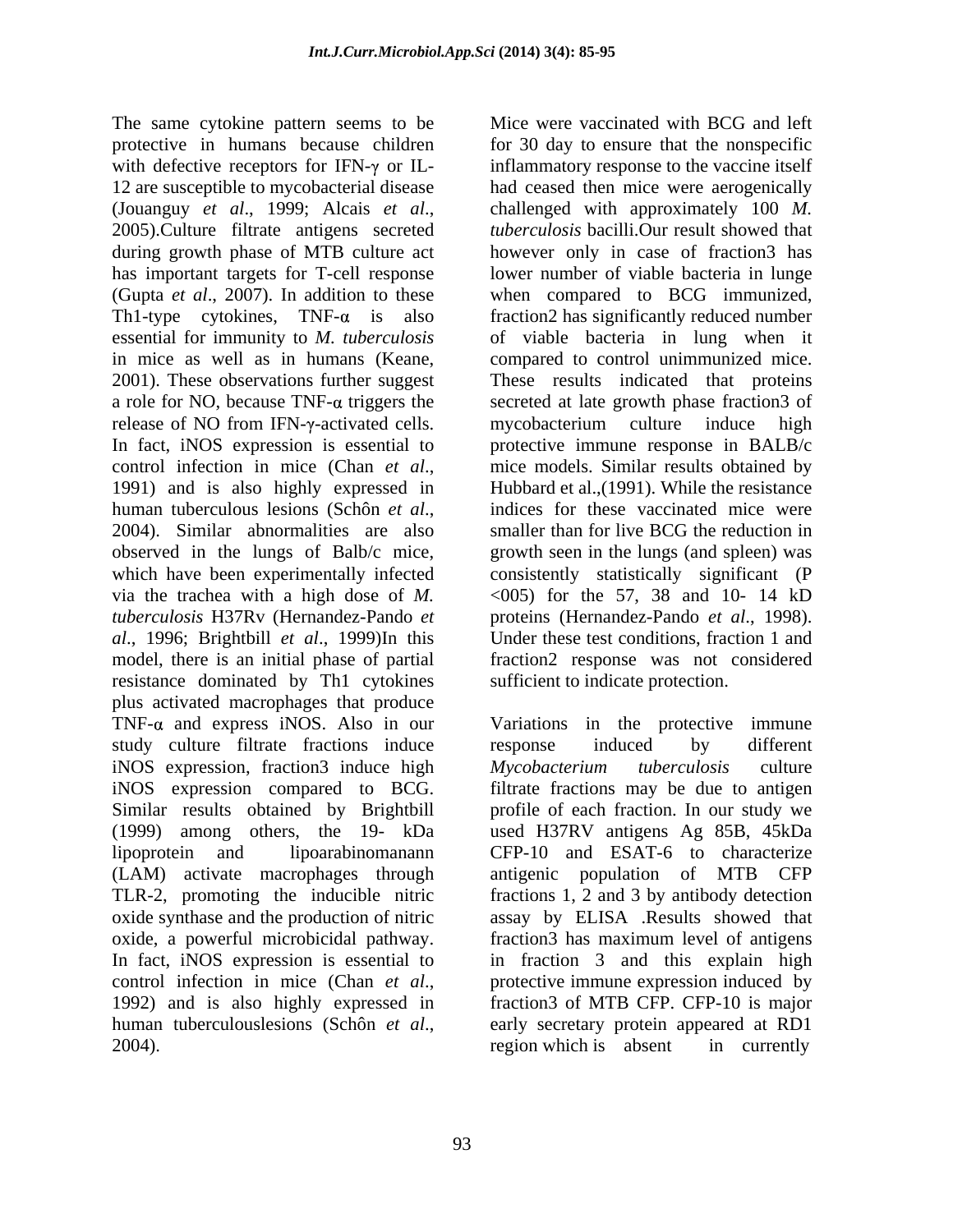available BCG vaccine. Use of such Bennedsen, and Heron, I.1991. Proteins antigen for vaccine development is area on which many scientists are focusing their tuberculosis during growth. Infect. research on. Based on studies in mice, Dietrich et al., reported that CFP-10 has predominant T-cell response(Dietrich *et*  produces elevated IL-12 and IFN-  $\gamma$  Immun., 63: 1491–1497. response (Huygen *et al*.,1996).

Mycobacterium tuberculosis culture triggered by microbial lipoproteins filtrate protein fractions induce protective  $\frac{\text{through the}}{732-736}$ immune response in mice BALB/c mice model especially those secreted in late Chan, J. Pan, X. D. Hunter, S.W. Brennan, phase of growth and this may due to high high the contraction of the contract of the contract of the contract of the contract of the contract of the contract of the contract of the contract of the contract of the contract concentrations of antigens . This fractions may be used in near future for the experience involved in personance development of effective vaccination strategies for improving efficacy of  $\frac{1761}{1761}$ currently available TB vaccine or synergy  $\qquad \qquad \text{Chan. X.}$ with the currently available drugs and available RGC vaccine. Using in the off-scale and Heron, 1.1991. Procedure and Heron, 1.1991. Ninkin may scatted many scatted many scatted many scatted many scatted many scatted many scatted many scatted many scatted many

Authors would like to thank professor Sabry Mahmoud Yuonis at microbiology department faculty of applied medical support and help in this wok. Authors are Mahmoud at Agronomy Department, Faculty of Agriculture, Assiut University, for antigen85-C of *M. tuberculosis.*<br>Fovot for doing statistics of this work **Infect Immun.**, 9:3205–3212. Egypt for doing statistics of this work.

- Alcais, A. Fieschi, C. Abel, L. Casanova , JL.2005.Tuberculosis in children and
- Andersen, P.1994. Effective vaccination of mixture of secreted mycobacterial 1739-42.

released from Mycobacterium tuberculosis during growth. Infect. Immun., 59:1905-1910.

- *al*., 2006). In another study Huygen et al., Response to Secreted Antigen Fractions<br>showed DNA vaccine encoding Ag85A, B of Mycobacterium tuberculosis. Infect Boesen, H. Jensen, B.N. Wilcke, T. Andersen, P.1995. Human T-Cell Response to Secreted Antigen Fractions of Mycobacterium tuberculosis. Infect Immun., 63: 1491–1497.
	- Brightbill, H. D. Libraty, D. H. Krutzik ,S. R. et al.1999. Host defense mechanisms triggered by microbial lipoproteins through toll-like receptors. Science, 285: 732-736.
	- Chan , J. Fan, X. D. Hunter, S.W. Brennan , P. J. Bloom BR.1991. Lipoarabinomannan, a possible virulence factor involved in persistence of *Mycobacterium tuberculosis* within macrophages. Infect Immun., 59: 1755- 1761.
- therefore can improve their efficacy. *Mycobacterium tuberculosis*by reactive Acknowledgment activated macrophages. J Exp Med., Xing, Y. Magliozzo, R. S. Bloom, B. R.1992. Killing of virulent nitrogen intermediates produced by 175: 1111-1122.
- science , Dammam university ,KSA for his *tuberculosis* and *Mycobacterium bovis* grateful to professor Adel Mohamed Cloning, sequence determination, and Content, J. de la Cuvellerie, A. deWit, L. et al.1991. The genes coding for the antigen 85 complexes of *Mycobacterium*  BCG are members of a gene family: genomic organization of the gene coding for antigen85-C of *M. tuberculosis*.<br>Infect Immun., 9:3205–3212.
- **References** Griffin, J. P. Russel, D.G. Orme, I. Cooper, A. M. Dalton, D. K. Stewart, T. A. M.1993. Disseminated tuberculosis in interferon gamma disrupted mice. J Exp Med., 178: 2243-2247.
	- adults: two distinct genetic diseases. J Dalton , D. K. Pitts-Meek, S. Keshav, S. Exp Med., 202: 1617-1621. Figueri, I.S. Bradley, A. Stewart, T. mice against Mycobacterium function in mice with disrupted tuberculosisinfection with a soluble interferon gamma genes. Science, 259: A.1993. Multiple defectsof immune cell function in mice with disrupted 1739-42.
	- proteins. Infect Immun., 62: 2536 2544. Dietrich, J. Weldingh, K. Andersen, P. 2006. Prospects for a novel vaccine against